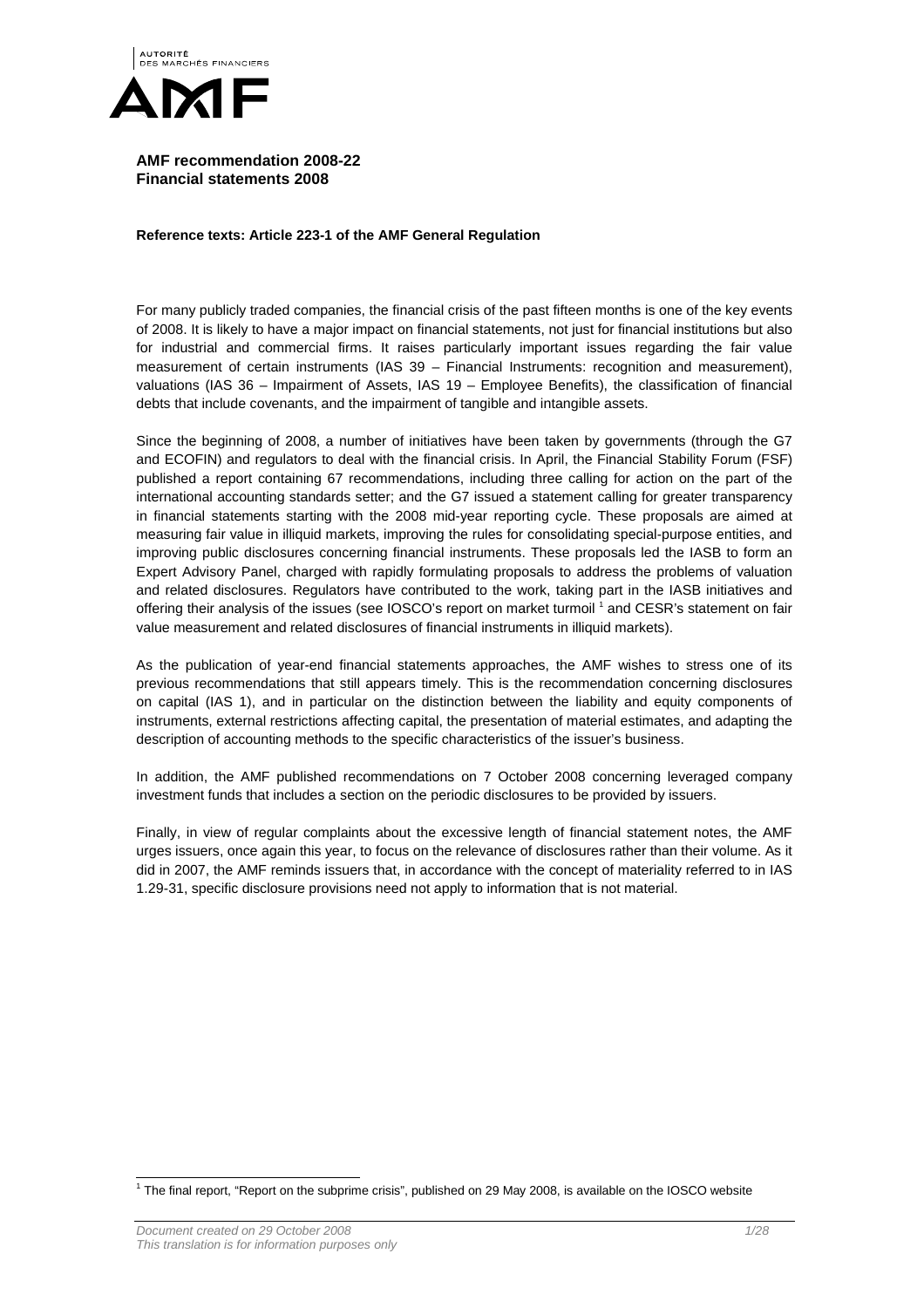

# **CONTENTS**

|  | 1.2. Weaknesses identified in the application of IFRS 7 and areas for improvement in 20083        |  |
|--|---------------------------------------------------------------------------------------------------|--|
|  | 1.3. Presentation of disclosures: possibility of cross-reference to the management report or      |  |
|  |                                                                                                   |  |
|  |                                                                                                   |  |
|  |                                                                                                   |  |
|  | 2.2. Disclosure of the impact of remeasurement on income and equity7                              |  |
|  |                                                                                                   |  |
|  | 3.1. Impact of the crisis on the valuation of intangible assets and goodwill7                     |  |
|  |                                                                                                   |  |
|  |                                                                                                   |  |
|  |                                                                                                   |  |
|  |                                                                                                   |  |
|  |                                                                                                   |  |
|  | 5. IAS 1 Presentation of financial statements - classification of debts as current or non-current |  |
|  |                                                                                                   |  |
|  |                                                                                                   |  |
|  |                                                                                                   |  |
|  |                                                                                                   |  |
|  |                                                                                                   |  |
|  |                                                                                                   |  |
|  | 7.2. Booking a loss that exceeds the amount of assets included in the scope of the IFRS 5         |  |
|  |                                                                                                   |  |
|  |                                                                                                   |  |
|  |                                                                                                   |  |
|  |                                                                                                   |  |
|  |                                                                                                   |  |
|  | 9.1. Application of standards and interpretations in the European Union  14                       |  |
|  |                                                                                                   |  |
|  |                                                                                                   |  |
|  |                                                                                                   |  |
|  |                                                                                                   |  |
|  | 9.6. IFRIC 14 - The limit on a defined benefit asset, minimum funding requirements, and their     |  |
|  |                                                                                                   |  |
|  |                                                                                                   |  |
|  |                                                                                                   |  |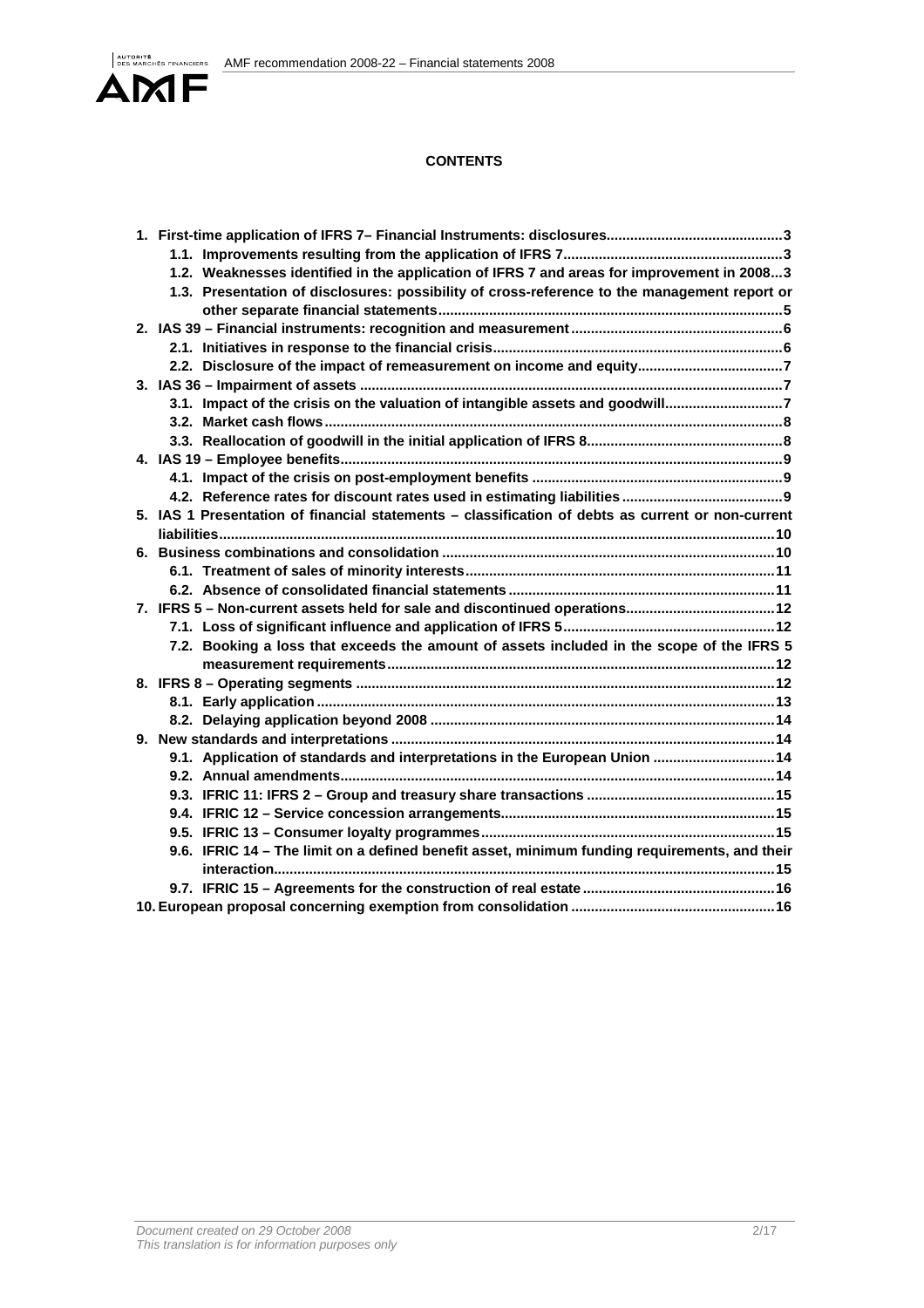

# **1. First-time application of IFRS 7– Financial Instruments: disclosures**

Because IFRS 7 was applied for the first time in 2007, the AMF decided to conduct a broad analysis of the way in which this standard has been applied. The review focused on non-financial companies in the SBF 120 index, with a sample of 90 issuers.

# **1.1. Improvements resulting from the application of IFRS 7**

First-time application of IFRS 7 to 31 December 2007 financial statements resulted in more numerous and more detailed disclosures on exposures and financial instruments. The quality of disclosures has improved in terms of:

- The description of financial risks and the way they are managed by the company;
- Exposures to various financial risks and their quantitative impact, including:
	- o credit risk, in a financial environment marked by an increase in risk-related costs at year-end 2007 and an increase in counterparty credit risk,
	- o interest rate risk, in a context of rising interest rates,
	- o currency risk, with persistent and significant fluctuations in the values of major currencies,
	- o equity risk, in the context of a significant decline in stock market indexes creating problems with financial instrument valuation, and
	- o commodity risk, in an environment of high volatility in commodity and energy prices;
- The impact of the financial crisis and in particular the impact on financial institutions as at 30 June 2008, in line with the FSF's recommendations – with descriptions of the exposures, writedowns, and provisions recorded, and information on the methods and assumptions used.

# **1.2. Weaknesses identified in the application of IFRS 7 and areas for improvement in 2008**

The following weaknesses were noted in the initial application of IFRS 7:

# 1.2.1. Fair value disclosures

IFRS 7.25 requires the disclosure of information on the fair value of financial assets and liabilities by class of instrument, including items not measured at fair value. By and large, this information is provided but cannot always be linked with the balance-sheet category concerned.

Furthermore, the methods and assumptions used to determine these fair values (IFRS 7.27) were often described only in very general terms, with no breakdown by type of technique used (i.e. direct reference to prices on an active market versus valuation techniques relying on observable or unobservable inputs). Such a quantitative analysis is not required by IFRS 7 (this requirement was introduced in the proposed amendments to IFRS 7 published in October 2008), but it could provide valuable information to users.

# 1.2.2. Description of risks (credit, liquidity, market)

The application of IFRS 7.33 should result in the systematic description of the risks associated with financial instruments to which the entity is exposed, as well as the way in which those risks are managed. However, the review of the 90-company sample indicates that this information is not always provided. For example:

- only 54 of the 90 companies provide information on the management of credit risk;
- only six companies provide general information on equity risk. In the current context, this lack of information is unacceptable for entities holding significant amounts of equities;
- very few groups provide information on risk concentrations (IFRS 7.34(c)).

The standard requires quantitative disclosures on each type of risk, unless it is not material (IFRS 7.34(b)).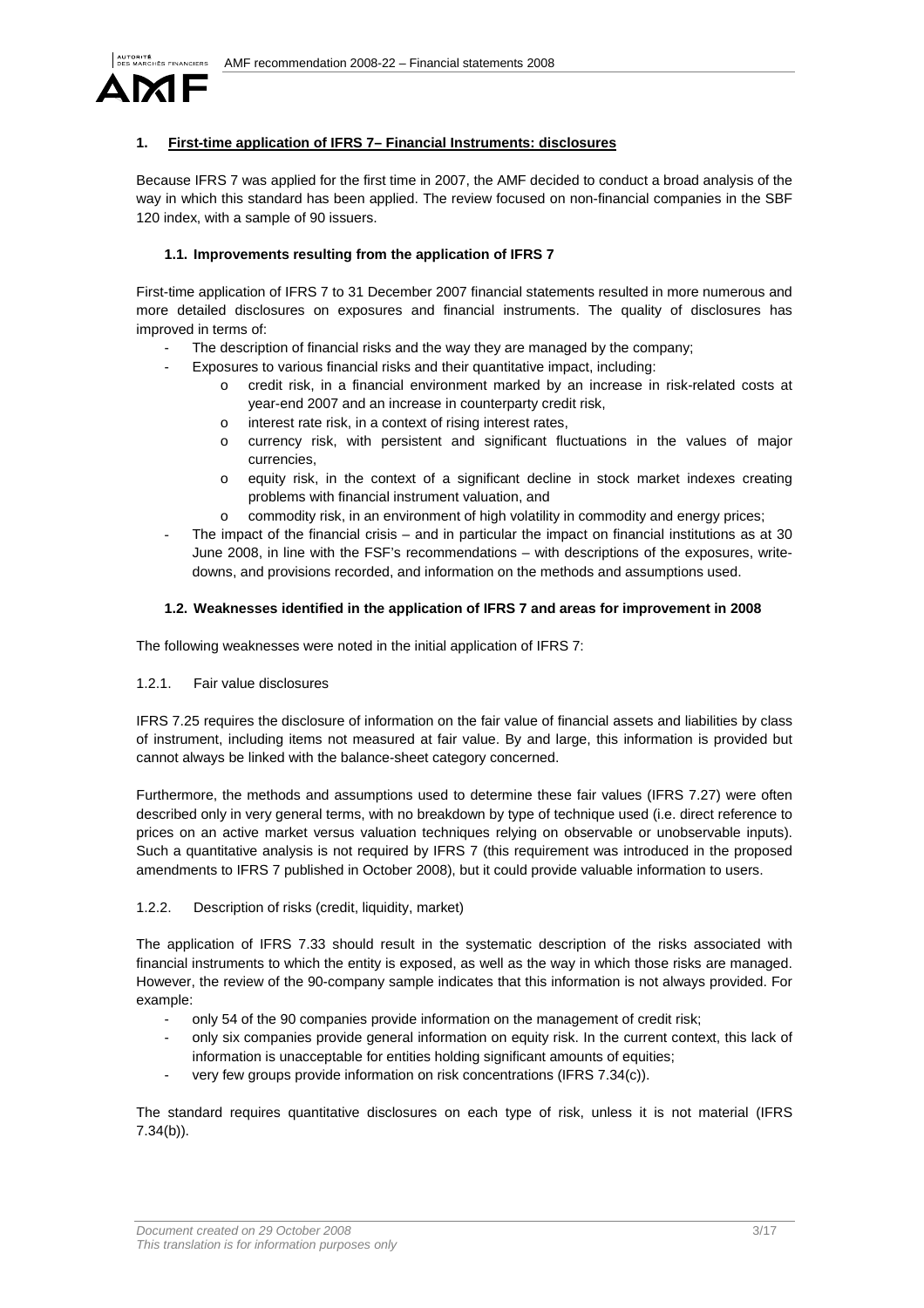

### 1.2.3. Credit risk

In general, IFRS 7 is intended to allow financial statement readers to form an opinion on the hedging of credit risk at the balance sheet date and the quality of the assessments carried out by the credit risk department.

Only a minority of groups have significantly improved their qualitative disclosures on credit risk. Most continue to be satisfied with very general disclosures.

The AMF reminds institutions of the need to disclose the following information:

- for the balance sheet, an analysis of the age of financial assets (particularly receivables) that are past-due at the balance sheet date but not impaired (IFRS 7.6 and 37(a)), impaired assets (IFRS 7.37(b)), and the criteria used to determine whether impairment testing is needed (IFRS 7.B5(f));
- a reconciliation table displaying changes in impairment for each class of financial assets (IFRS7.16). It may be useful to make separate lists of additions to provisions, utilisations (i.e. recoveries for receivables that have been written off), recoveries for unused provisions (due to collections or credit risk reassessment), and other changes (for example, due to exchange rate effects);
- for the income statement, the amount of losses for each class of assets (IFRS 7.6 and 20(e)).

# 1.2.4. Liquidity risk

The AMF notes that:

- information on the liability maturity structure is often lacking (only 56 of the 90 sample companies provided this information) (IFRS 7.39(a));
- to a lesser degree, there is no description of the issuer's management of liquidity risk (not disclosed by 11 out of 90 issuers) (IFRS 7.39(b));
- the presentation of the maturity structure is often cursory and does not allow reconciliation to the issuer's principal liabilities (IFRS7.6);
- the liability maturity analysis focuses solely on the long term, to the detriment of the period immediately following the end of the accounting period (less than one month, one to three months, three months to one year, one to five years, following the example proposed by IFRS 7.B11). The standard indicates that this presentation calls for judgement on the part of management. A note explaining how the liability maturity structure is organised would therefore be useful (in accordance with IAS 1.113);
- the liability maturity analysis shows payment schedules that correspond to the amounts shown on the balance sheet instead of undiscounted contractual cash flows, as required by IFRS 7.B14; (undiscounted contractual cash flows should include items that are not yet recorded on the balance sheet such as undrawn loan commitments [IFRS 7.B13]; and borrowing costs). In view of the differences between the balance sheet liabilities and the figures in the maturity table, it would be good practice to provide a note describing how the table was constructed; this would help verify the consistency between the liability classes on the balance sheet and those in the notes. In addition, certain items of information, required by the standard but often omitted, seem to be essential in evaluating the reported amounts. These include the maturity assigned to instruments such as perpetual securities with no contractual maturity, the interest rate used in reporting variable-rate loans, and the exchange rate used in reporting loans in foreign currencies;
- financial derivatives are not reported separately in the liability maturity analysis (IFRS 7.B15);
- the liability maturity analysis includes derivative instruments that represent assets at the balance sheet date without identifying them separately (netting not compliant with IAS 32);
- references to and descriptions of covenants for bank loans or bond issues are all too often missing (this information is sometimes provided in the management report).

# 1.2.5. Sensitivity to various market risks

Disclosures about the sensitivity of the entity's performance to various market risks could be improved:

in terms of the hedging of different types of risk (IFRS  $7.40(a)$ ). For example, only 47 of the 90 sample companies provide an indication of sensitivity to interest rate risk. Some of the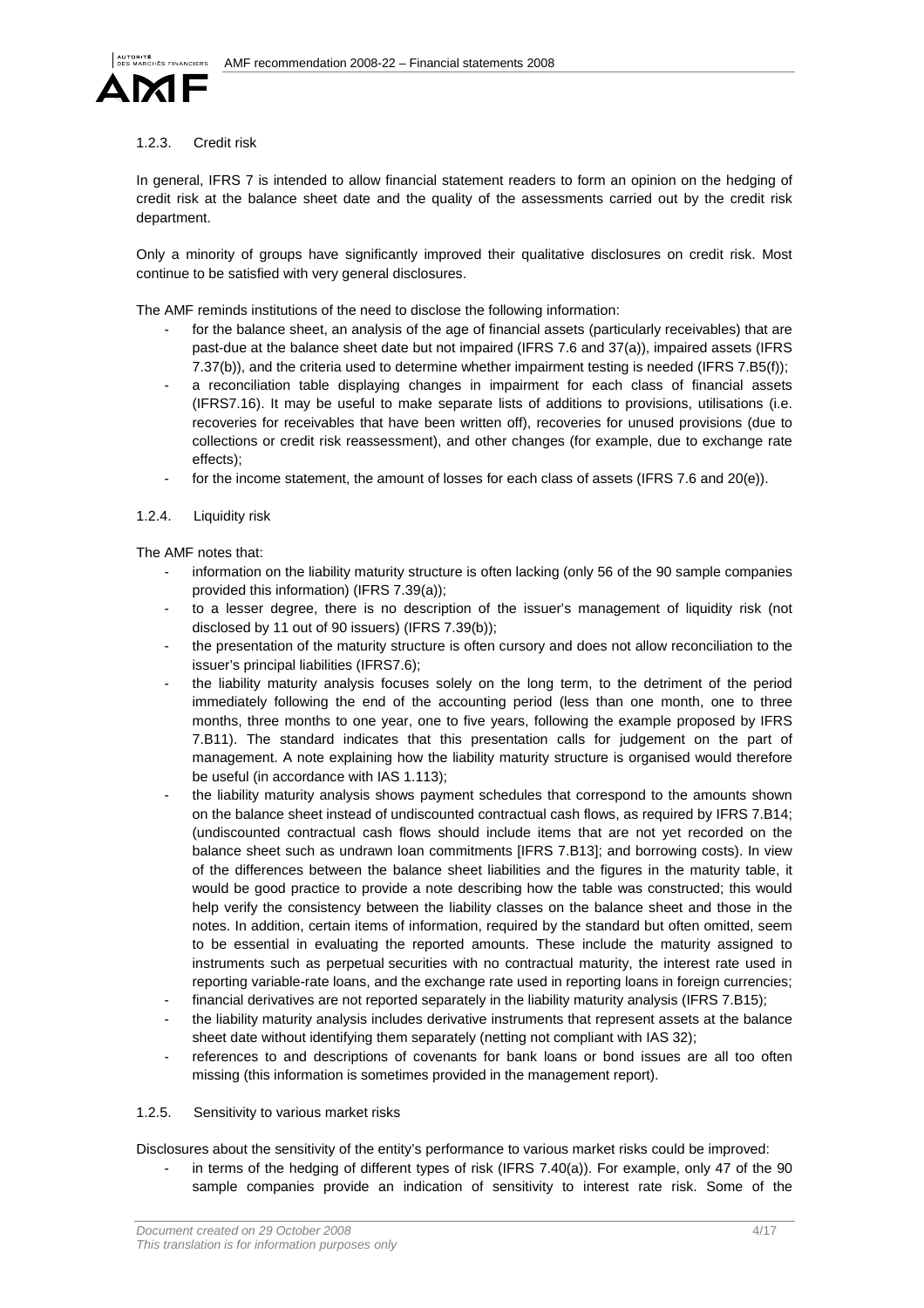

companies holding fixed-rate debt consider that they are not exposed to this risk. That conclusion is questionable, since when a long-term fixed-rate financing reaches maturity, the conditions for rolling it over may be less favourable, exposing the borrower to interest rate risk. While such information is not explicitly required by the standard, in the current environment, disclosures concerning fixed-rate credit lines that will need to be renewed in the 12 months following the end of the accounting period would seem to be relevant, if they are not provided elsewhere;

- only 38 firms disclose their sensitivity to currency risk, which seems surprising since the sample companies all have extensive international business;
- in one case, the disclosures concerning the sensitivity of valuations to assumptions (required by IFRS 7.40(a)) were based not on a single scenario corresponding to the effect of a reasonably possible change in assumptions but on several scenarios, contrary to IFRS 7.B18(a). While this approach could be relevant if there are significant threshold effects and the degree of uncertainty is considered to be high, the relevance of the disclosures can suffer if the volume of information provided is too great, there is no accompanying commentary, and the reasonably possible changes are not flagged.

In general, to ensure that the disclosures made under IFRS 7 are understandable, it is helpful to add explanations to the various figures that are disclosed.

Finally, in 2007 only a few of the groups highlighted the impact of financial instruments on the income statement (IFRS 7.20). Where these data were disclosed, it was usually very difficult – if not impossible – to reconcile them to the income statement headings and to the breakdown of interest income or expense by type of impact, which was generally disclosed in the financial statement notes.

# **1.3. Presentation of disclosures: possibility of cross-reference to the management report or other separate financial statements**

Under IFRS 7, some disclosures (the qualitative and quantitative information required by paragraphs 31 to 42 on the nature and extent of risk exposures associated with financial instruments and the way they are managed) can be presented outside the notes.

Concerning this option, the AMF recalled at the end of 2007 the requirements of IFRS 7.B6:

- this information, even if it is provided outside the notes, should be drawn up on the same timetable and under the same conditions as the consolidated financial statements and should accompany them. If this information is lacking, the consolidated financial statements will be considered incomplete;
- an explicit cross-reference to this audited information should be included in the notes to the consolidated financial statements.

The review of the disclosures made in 2007 shows that practices in this area vary widely:

- Information on risk exposures arising from financial instruments is often disclosed without crossreference between the notes and the management report or risk report,
- the information disclosed in the notes sometimes does not cover all the financial risks discussed in the management report or risk report. Among the topics mentioned in the reports but not in the notes, liquidity risk figures prominently. The AMF recommends adopting a uniform approach to the materiality of exposures that are disclosed, because discrepancies in this regard can raise doubts about the exhaustiveness of the information disclosed under IFRS 7;
- in some cases, the information disclosed in the management report is duplicated in the notes. The usefulness of this repetition is questionable;
- in other cases, the description of exposures in the management report or risk report differs significantly from that provided in the notes;
- the management report or risk report often does not specify what information is being disclosed pursuant to IFRS 7;
- consequently, the reader generally does not know whether the information has been audited.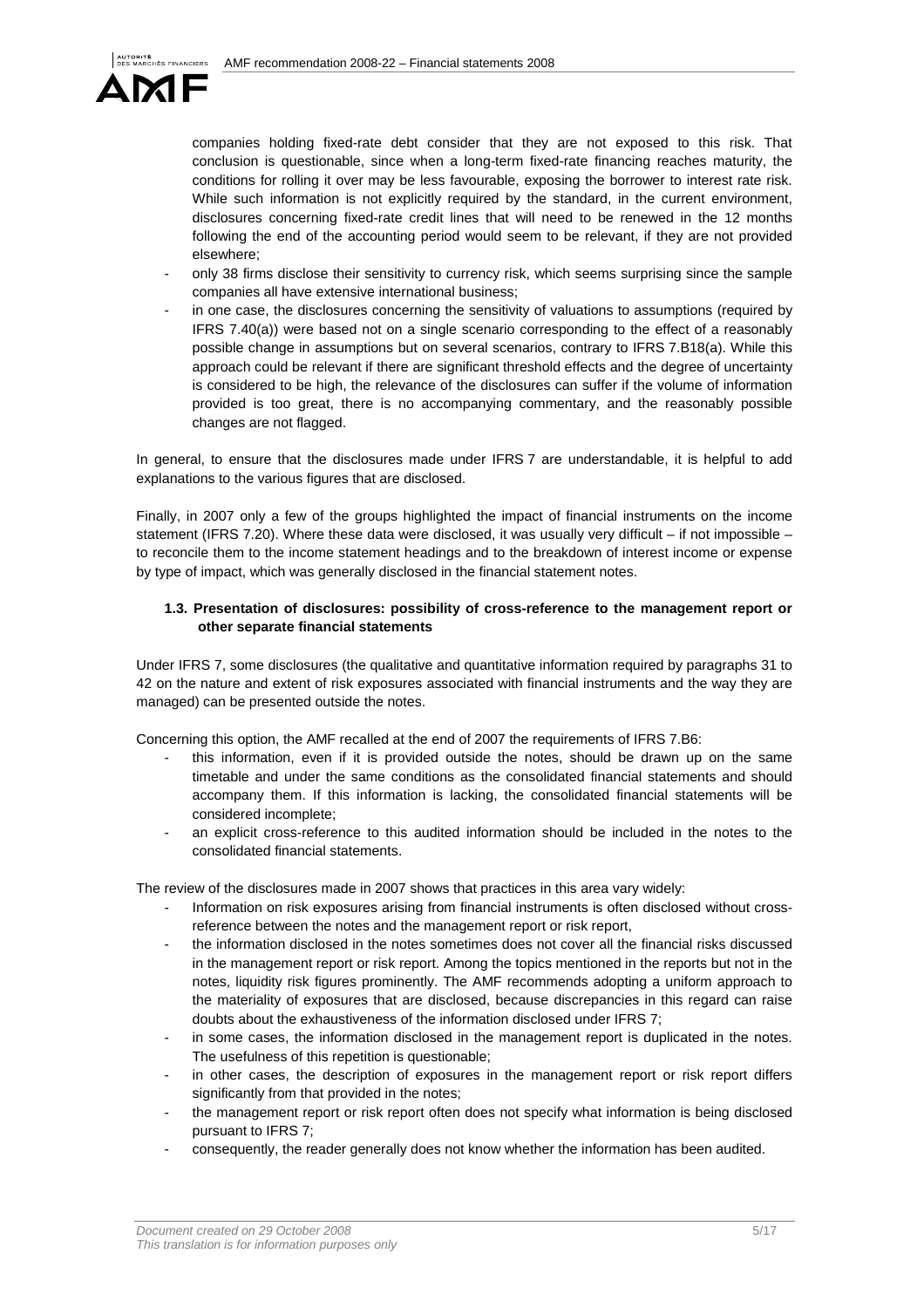

In light of the implementation problems noted by the AMF, the traceability of the information disclosed under IFRS 7 should be improved. Better traceability would make it possible to avoid duplicating some or all of the disclosures, wherever they may appear (the financial statement notes, the management report, or the risk report). The disclosures regarding the level to which the auditors have verified this information should also be improved, preferably by an explicit reference.

For the 31 December 2008 year-end, in view of the continuing financial crisis, the AMF stresses the importance of disclosures concerning exposures to financial risks, and the methodologies and assumptions underlying them. The AMF recommends users pay close attention to disclosures on the sensitivity of the principal assumptions.

IFRS 7 permits certain information (on risk exposures, methodologies, assumptions, sensitivity analysis of valuations, risks management) to be disclosed outside the financial statements. The AMF recommends that issuers choosing this option should clarify the nature of the information disclosed by taking the following steps:

- specify what information is being disclosed under IFRS 7
- include cross-references to and from the financial statements
- clarify the level of audit carried out by the statutory auditor.

### **2. IAS 39 – Financial instruments: recognition and measurement**

### **2.1. Initiatives in response to the financial crisis**

The financial crisis has highlighted certain problems in applying the IFRS that deal with financial instruments, particularly those concerning the valuation of financial instruments in illiquid markets.

A large number of initiatives have been launched since the beginning of 2008 to address the accounting issues raised by the crisis. In April, the FSF published a report containing 67 recommendations, including three calling for action by the international accounting standards setter:

- improving, in the very short term, the rules for consolidating off-balance-sheet entities and for disclosing them in the notes;
- forming a panel of experts charged with helping preparers of financial statements to apply fair value when markets are illiquid;
- improving note disclosures on financial instruments and financial risks.

The G7 has taken up the issue and called for some of the FSF's recommendations to be applied as of 30 June 2008, in order to improve the transparency of financial statements.

In response, the IASB has formed an Expert Advisory Panel to propose improvements in disclosures on complex financial instruments and their valuation in illiquid markets. This work has been conducted by a group of 20 participants, including international securities regulators. A discussion paper was submitted to the IASB at its September meeting. It should be finalised by the end of October and published for instructional purposes, not as a standard or implementation guidance.

On 13 October, the IASB published amendments to IAS 39 that ensure convergence with the US GAAP on the issue of the reclassification of certain financial instruments. An exposure draft was also published to improve note disclosures concerning the liquidity risk and the different levels of fair value used to price financial instruments.

On 15 October the AMF, in conjunction with the national accounting standards setter (CNC), banking supervisor (Commission bancaire) and insurance supervisor (ACAM), published a "Recommendation on fair value measurement of certain financial instruments". The aim was to provide clarification for the annual and interim financial statements ending on or after 30 September 2008 of entities holding financial assets which are valued at fair value and for which there is no active market (AMF recommendation 2008- 13).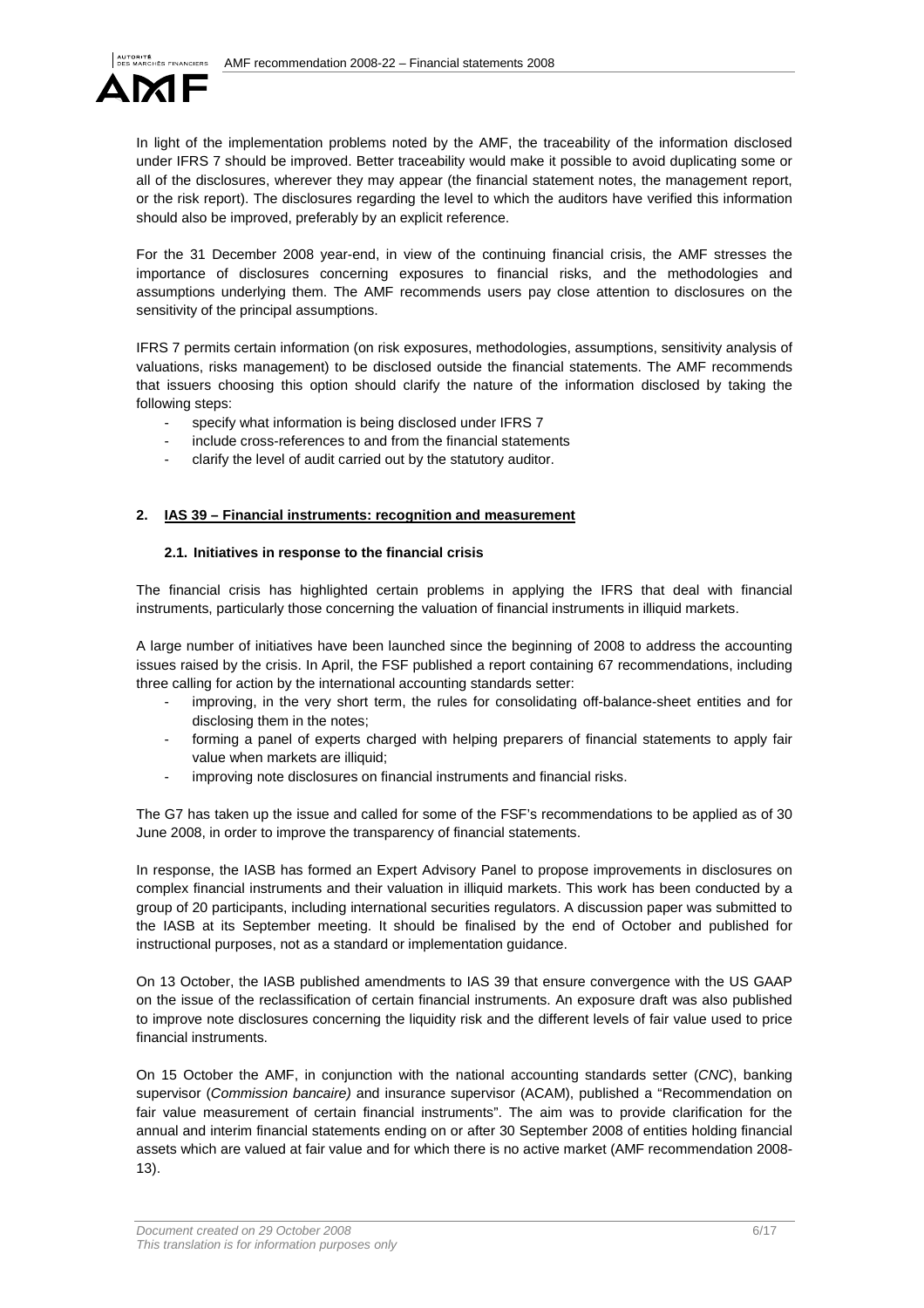

### **2.2. Disclosure of the impact of remeasurement on income and equity**

Concerning the available-for-sale securities and cash flow hedges, the AMF recommendation 2007-23 stated that issuers could improve their disclosures on the impact of transferring valuation adjustments previously carried in equity to the income statement. These recommendations highlight the usefulness of identifying the equity impact of this financial instrument class. As such, the recommendations simply repeat IFRS 7.20(a)(ii), which requires that gains and losses recognised directly in equity during the accounting period should be disclosed either on the face of the financial statements or in the notes. Paragraph 20(a)(ii) also requires that the amount reclassified from capital to profit or loss during the accounting period should also be disclosed in the financial statements or the notes.

In view of the steep decline of financial markets, these disclosures are particularly important for issuers that have significant portfolios of financial instruments classified as "available for sale". Indeed, because IAS 39.67 requires that cumulative losses previously recognised in equity must be recognised in profit or loss when the asset is written down, a financial statement reader who notes a large decrease in equity due to a decline in the reserve for available-for-sale financial instruments can legitimately raise questions concerning the criteria used to recognise the loss. Consequently, the AMF considers that the disclosures required by IFRS 7 should, in these situations, be accompanied, in accordance with IAS 1.113, by explanations of the judgements leading to the conclusion that there was no actual loss despite indications of a loss, if these judgements are among those that have the most significant effect on the financial statements. However, if gains and losses recognised in equity are material, they should be disclosed separately in accordance with the principle stated in IAS 1.32.

Given the difficulty of evaluating losses on available-for-sale financial instruments in the current context, it would be helpful to disclose information on unrealised losses that have not been recognised at the close of the accounting period (i.e. in the case of a negative fair value reserve in equity) by type of financial instrument (listed shares, unlisted shares, corporate bonds, French and foreign government bonds, etc.), specifying the periods during which this situation has been observed, in order to understand the impacts at the accounting close.

Regarding the impact of the market decline and the recognition of losses on available-for-sale financial instruments, it should be recalled that the IFRIC discussed this question in June 2005 and gave its reasons for concluding that an interpretation on this subject would not be appropriate. The IFRIC noted that the criterion set forth in IAS 39.61 ("a significant or prolonged decline in the fair value of an investment in an equity instrument below its cost is also objective evidence of impairment") should be applied not with respect to the valuation of the instrument at the close of the most recent accounting period, but rather in relation to its original cost. It also stipulated that the prolonged nature should be assessed in terms of the total period during which the fair value of the financial instrument is below its original cost. Issuers are urged to specify in the notes the criteria used and indicate that they are applied consistently in implementing this provision.

Shares that are traded continuously on an organised market (such as those making up the CAC 40 index) should, with few exceptions, be valued at the price quoted at the end of the accounting period.

#### **3. IAS 36 – Impairment of assets**

#### **3.1. Impact of the crisis on the valuation of intangible assets and goodwill**

The issue of asset impairment is critically important, given the ratio of intangible assets to equity. At yearend 2007, the ratio for the industrial and commercial firms in the CAC 40 was 75% (compared with 77% the preceding year), which is very significant.

In its past recommendations, the AMF has discussed at length the disclosures that must be made on impairment testing and its impact on financial statements.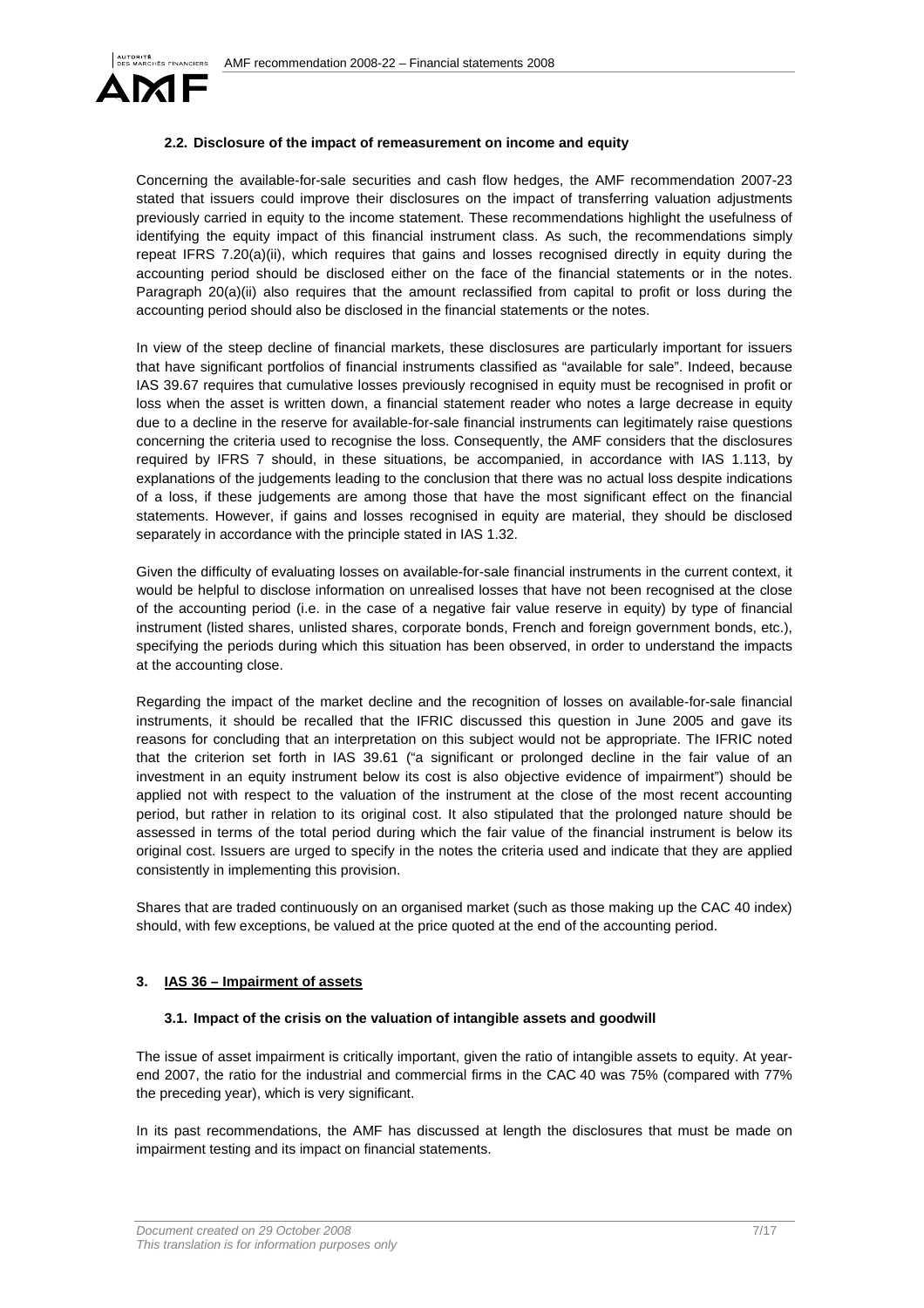

In the context of the crisis that began in the summer of 2007, the decline in the value of listed shares is likely to be matched by similar declines in unlisted shares. This constitutes an indicator of loss and should therefore be taken into account when analysing the valuation of certain assets linked to equity investments.

Moreover, considering the importance of discount rates in determining the values in use that may explain asset values, it should be noted that Annexe A of IAS 36 mentions that when an asset-specific discount rate is not directly available from the market (IAS 36.A16):

- it should be based on the entity's weighted average cost of capital, its incremental borrowing rate, and other market borrowing rates (IAS 36.A17);
- these items should be adjusted to reflect how the market would assess the risks associated to the estimated cash flows generated by the asset (IAS 36.A18).

In periods of high volatility in the risk premiums demanded by the market, this approach can be difficult to apply. It seems to us that, following the recommendation of the CNC, the Commission bancaire, the ACAM, and the AMF (see above), a reasonable and consistent approach using historical data available to the entity can be implemented to correct for market distortions in the risk premium. When such an approach is used, the entity should provide a detailed description of the elements used to set the discount rate, along with an explanation of any material changes relative to previous financial statements.

# **3.2. Market cash flows**

As noted in the AMF recommendation 2007-23, when an issuer is unable to measure the recoverable value of an asset based on its fair value less costs of disposal using a 'comparables' method, <sup>2</sup> it may estimate fair value using discounted future cash flows estimated on the basis of market value.

The AMF has noted that, when this method is used, the notes should mention this choice, explain the reasons for not using a 'comparables' method, describe key assumptions, note changes in key assumptions since the previous report, mention the sources used, and provide sensitivity analyses when appropriate (IAS 36.134(f) and IAS 1.120).

This controversial aspect of the application of IAS 36 was recognised officially ex post (in May 2008) by an amendment to IAS 36. Paragraph 134 henceforth requires that the estimation of fair value less costs to sell may be based on the cash flows generated by the asset. The amended standard requires entities using this approach to provide details on the period covered by the cash flow projections made by management, the growth rate used to extrapolate the cash flows, and the discount rate applied to the cash flows.

In the context of the financial crisis that has been affecting the markets since 2007, this method will probably prove more difficult to use, since an entity must be able to justify the market dynamic – that is, to link the underlying forecasts with market parameters (sector trends, average profitability, analysts' expectations). This is likely to be difficult because of the uncertainty in the economic outlook. In any event, considering the sensitivity of income to the assumptions used in the valuations, it seems vital to achieve total transparency by disclosing the new information required by IAS 36, along with the additional disclosures that we recommended in 2007, in the notes to the financial statements.

# **3.3. Reallocation of goodwill in the initial application of IFRS 8**

If an issuer opts for early application of IFRS 8, "Operating segments" (see also point 8, below), and this decision results in a change in the allocation of goodwill to reflect changes to groups of cash-generating units (CGU), this will raise the question of how the reallocation of goodwill should impact on impairment tests.

 2 IAS 36 provides that, as a last resort, reference can be made to the "best available information" that can be obtained from "recent transactions for similar assets within the same industry" (IAS 36.27), that is, using a 'comparables' method. In practice, it can sometimes be difficult to identify companies (listed or unlisted) and transactions that are truly comparable to the asset or group of assets being valued, and to obtain access to detailed information.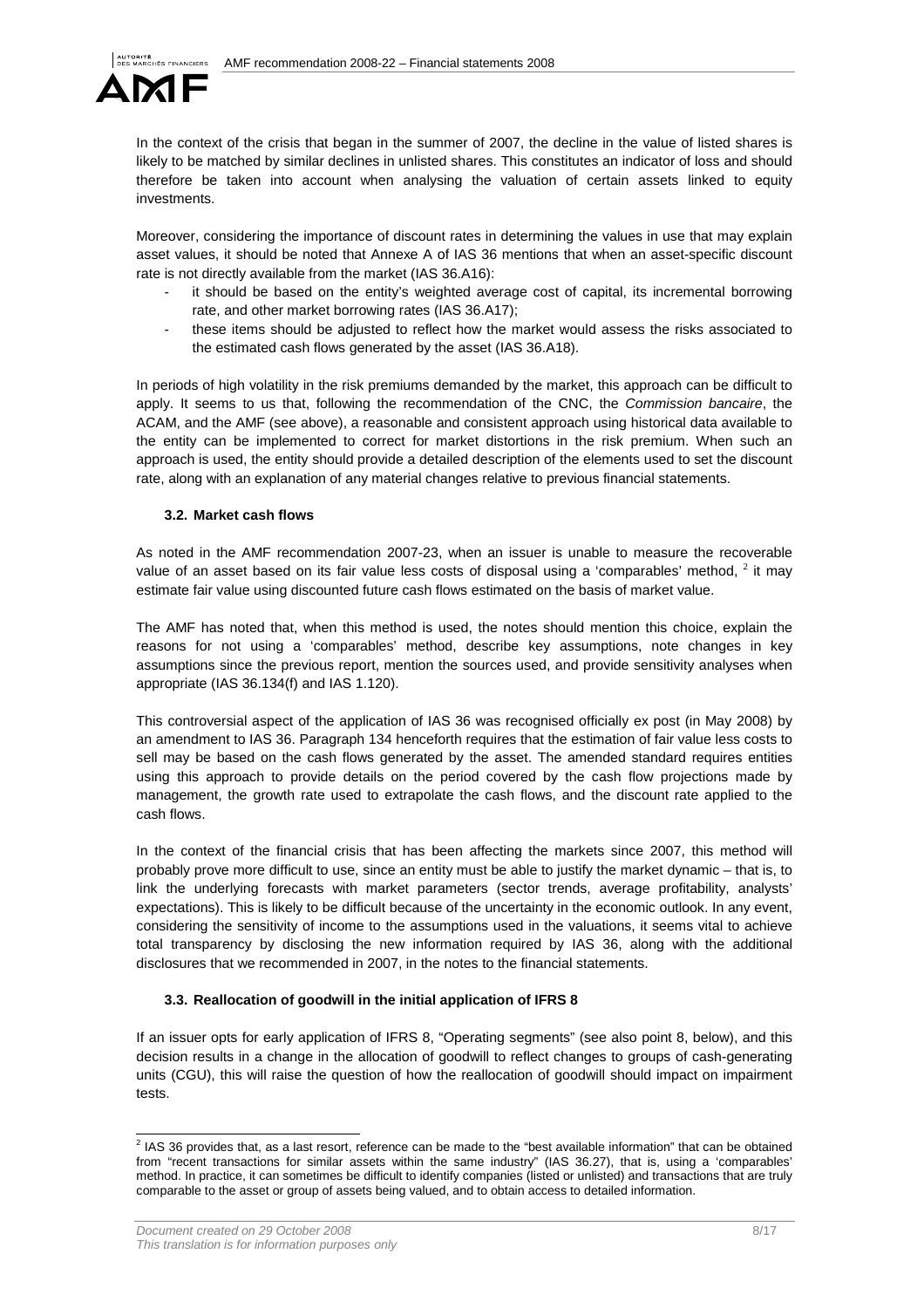

IAS 36.96 states that impairment testing of a CGU to which goodwill has been allocated should be conducted every year. Paragraph 99 indicates that the most recent calculations that have been used to verify the recoverable value of a CGU to which goodwill has been allocated can be reused for the current period providing (see in particular IAS 36.99(a)) that the CGU's assets and liabilities have not materially changed since the last testing date.

This criterion, by definition, is not satisfied when goodwill is reallocated to new group of CGU. Consequently, the AMF expects the issuers concerned to conduct new impairment tests after changing the structure of their groups of CGU, even when annual tests of goodwill valuation were conducted prior to the application of IFRS 8.

Considering the potential impact of such reallocations when measuring losses, the AMF wants issuers confronted by this situation to provide explanations in the notes on how goodwill or quotas of goodwill have been reallocated.

# **4. IAS 19 – Employee benefits**

# **4.1. Impact of the crisis on post-employment benefits**

The severe deterioration in financial markets since 2007 has probably, in some cases, had an appreciable effect on net long-term obligations (in particular pensions). Any material decline in the return on plan assets raises questions about the forecast return on these assets ('experience adjustments'). A decrease in the returns expected in a financial year results in an increase in the cost of services in the following year and hence a decline in the performance of the business in that year. The decline in the value of the plan assets results in an increase in net benefit obligations and, once again, a decline in the performance of the business. This decline is immediate if actuarial gains and losses are recorded immediately in income or equity. It can be delayed if the issuer uses the so-called 'corridor' approach. As a general rule, this question is not neutral, particularly considering the large foreign establishments of some groups traded in Paris.

While IAS 19.120A(o) requires the disclosure of the sensitivity of assumptions only in the case of obligations for medical benefits, IAS 1.120 requires sensitivity analyses for all of the principal sources of uncertainty in estimates. Consequently, once an issuer has identified post-employment benefit obligations as one of the principal sources of uncertainty, these disclosures become mandatory.

This recommendation also applies to plan assets. If they are material, a sensitivity analysis should be provided, covering both the returns expected in the following accounting period and the assumptions used to estimate them on the balance sheet date.

It is also useful to recall the other requirements of IAS 19 that help clarify the way actuarial estimates of these obligations have been generated. For example, the standard requires disclosure of experience adjustments to plan assets. This information should be accompanied by detailed information on the relative shares of the major categories of plan assets (stocks, bonds, real estate - IAS 19.120A(j)) and a narrative description of the basis used to determine the expected rate of return on plan assets (covering the major asset categories – IAS 19.120A(l)).

# **4.2. Reference rates for discount rates used in estimating liabilities**

In reading the financial statements, it is not always easy to identify which reference rate (the rate required for issuers of corporate bonds or the rate for French government bonds) is used by issuers to determine the discount rate for valuing the liabilities associated with post-employment benefits. While this information is not explicitly required by IAS 19.120A, the AMF encourages issuers to disclose the reference rate, in addition to the discount rate, if liabilities are significantly sensitive to the discount rate.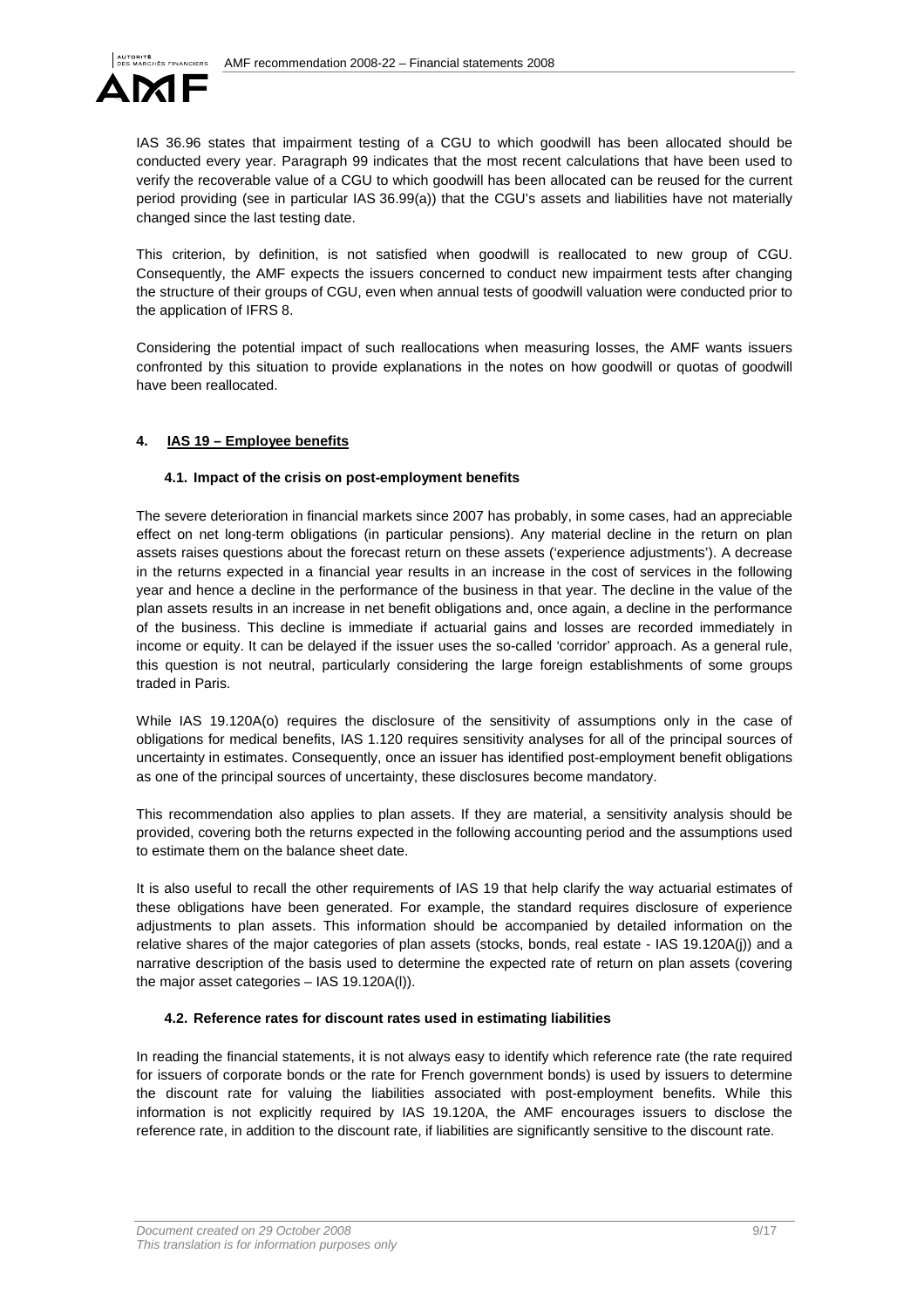

On the assumption that an issuer has until now used the interest rate on high-grade corporate bonds as the reference rate (IAS 19.78), the analysis of market conditions at year-end 2008 could, in some cases, lead to the conclusion that:

- the market is too shallow to continue using this reference as a basis for valuing the commitments;
- the index used as reference rate includes a large proportion of financial institutions whose borrowing terms have deteriorated very sharply during 2008.

In these circumstances, an issuer should either adjust the index and provide detailed disclosures in the notes, or look for an alternative index that satisfies the qualitative criteria set forth in IAS 19.78 and that could replace the reference rate used until then. In either case, it is important for the issuer to indicate what index it had been using up to that point and to explain why that index is no longer appropriate. It should also specify the new rate used and the reasons for that choice. The AMF does not regard this as a change in accounting method, only as a change in estimates.

# **5. IAS 1 Presentation of financial statements – classification of debts as current or non-current liabilities**

IAS 1 requires that debts that have one or more of the following characteristics should be included in the current liabilities of the company (IAS 1.60):

- "(a) the entity expects to settle the liability in the course of its normal operating cycle,
- (b) the liability is held primarily for the purpose of being traded,
- (c) it is due to be settled within twelve months after the balance sheet date, or
- (d) the entity does not have an unconditional right to defer settlement of the liability for at least twelve months after the balance sheet date."

Long-term financing contracts frequently requires that the debtor commits to satisfy one or more ratios, and that a failure to satisfy one of these ratios results in accelerated repayment of the financing. In general, the borrower will seek to renegotiate the terms of the current contract rather than classify the corresponding liability as a current liability. IAS 1.65 deals precisely with these situations. It states that "when an entity breaches an undertaking […], on or before the balance sheet date with the effect that the liability becomes payable on demand, the liability is classified as current, even if the lender has agreed, after the balance sheet date and before the authorisation of the financial statements for issue, not to demand repayment as a consequence of the breach."

When the effect of the breach is not to make the liability immediately payable on demand (if, for example, the contract sets a deadline for the debtor to inform the creditor, and the creditor has an additional period in which to assess the situation before possibly accelerating the repayment of its claim), the question arises, in theory, whether the liability should be reclassified. On this point, the principle established in paragraph 60(d), and recalled in the second section of paragraph 65, according to which "the liability is classified as current because, at the balance sheet date, the entity does not have an unconditional right to defer its settlement for at least twelve months after that date." is very clear. Consequently, in such situations, the liability should be reclassified as a current liability, even if the creditor agrees, after the balance sheet date and before the decision to authorise the publication of the financial statements, to defer accelerated repayment of the liability. An additional note disclosure on the events occurring after the balance sheet date can be used to provide information on the agreement reached with the creditor.

For this reason, it is important for the issuers concerned to analyse their situation several months before the balance sheet date, in order to identify clauses that could lead to a risk of default. They can then take preventive action, as necessary, to get rid of this risk at year end.

#### **6. Business combinations and consolidation**

The issue of business combinations addressed in IFRS 3 remains a major source of discussion between issuers and securities regulators.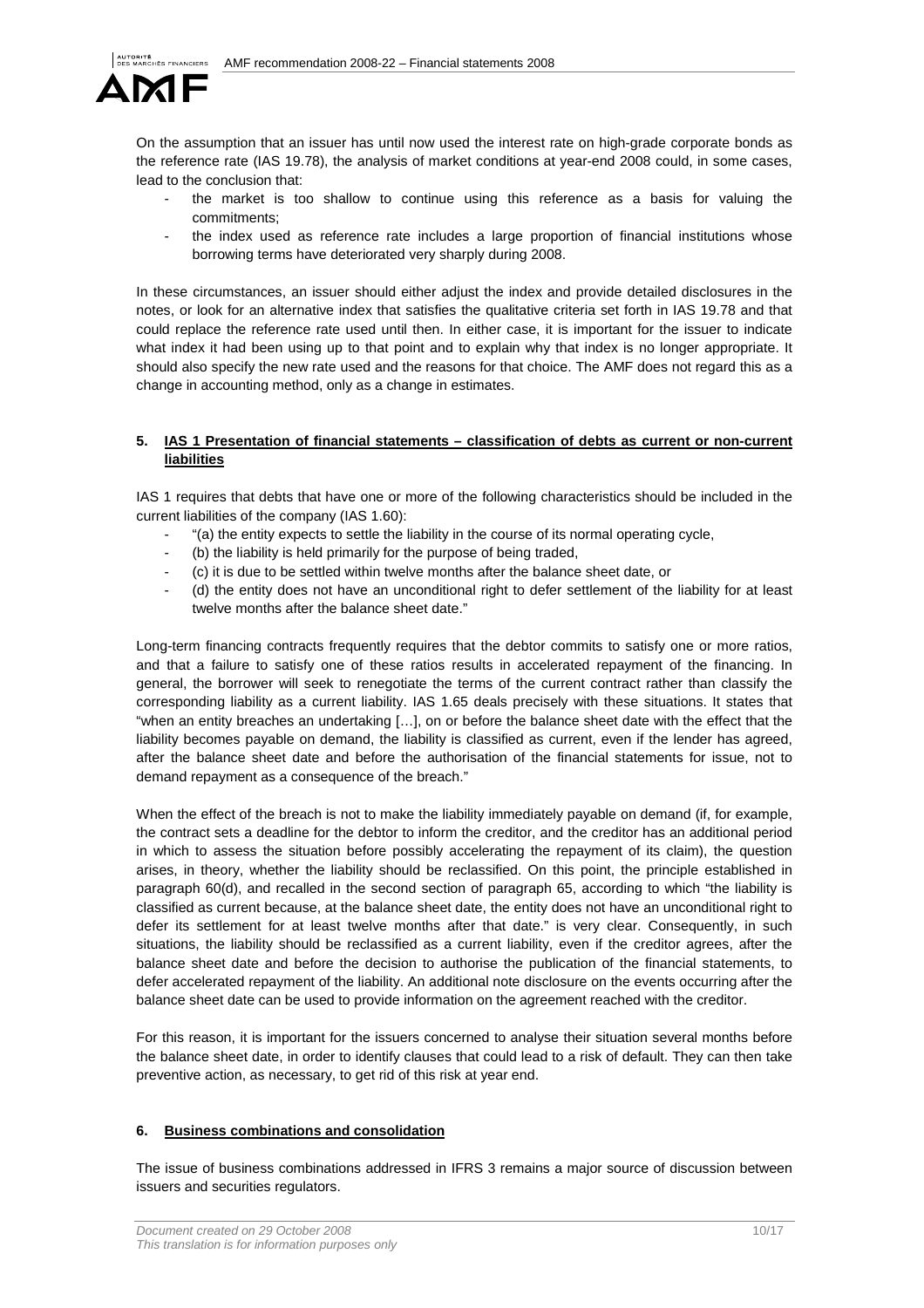

#### **6.1. Treatment of sales of minority interests**

Currently applicable IFRS do not provide an accounting treatment for acquisitions and sales of noncontrolling minority interests. The amendments to IFRS 3 and IAS 27 published by the IASB in January 2008 address this issue. Since minority interests are considered an integral part of capital, the effect of any acquisition or sale of a non-controlling minority interest should be booked in equity. However, these modifications to the standards have not been endorsed by the European Union and should therefore not be applied in advance.

In response to a request from an issuer faced with a sale of minority interests, the AMF agreed that the issuer could record the effect of this transaction on the income statement, since the issuer had not already specified which accounting method it would apply to sales of minority interests. However, the application of the provisions of amended IAS 27 would also have been permitted under the criteria of IAS 8 (since it is motivated by the application of a new standard).

The AMF draws the attention of issuers to this type of transaction and stresses the importance of ensuring the permanence of the accounting methods chosen. Until the amendments to IFRS 3 and IAS 27 become applicable, the choice of accounting treatment for this type of transaction must be justified in relation to the accounting methods used by the issuer and be disclosed in the notes. Any change in the accounting treatment constitutes a change in accounting policy as defined by IAS 8 and must be applied retrospectively and the impact comparative information should be assessed.

### **6.2. Absence of consolidated financial statements**

In the course of their review of the 2007 financial statements, the AMF encountered instances in which issuers holding 20% or more of the equity of another company did not prepare consolidated financial **statements** 

The European Commission, it its November 2003 "Observations", stated that when national law requires the publication of consolidated financial statements, the requirements of Regulation 1606/2002 (Application of international accounting standards) apply to them as well. The Commercial Code (Article L.233-16 IV) provides that "each year, commercial companies shall prepare and publish […] consolidated accounts […] in respect of any undertakings that they control either solely or jointly or over which they exert a significant influence as defined hereunder […].

IV. – Significant influence over the management and financial policy of a company is assumed if the company holds one fifth or more of the voting rights of the undertaking".

The AMF therefore asked issuers whose securities were traded on a regulated market to prepare consolidated financial statements in accordance with IFRS whenever the issuer holds a significant investment in another company that gives it significant influence. With the possible exception of venture capital companies, this request implies the application of the equity method to the investments concerned.

When the presumption associated with a holding of more than 20% of the voting rights cannot be applied, it is important to determine if other factors that indicate significant influence are present (particularly if the issuer is close to the 20% threshold). These include:

- representation on the board of directors or equivalent governing body of the investee;
- participation in the policy-making process, and in particular participation in decisions about dividends or other distributions;
- material transactions between the investor and the investee;
- exchange of managerial personnel or provision of essential technical information.

The existence of a large or majority holding by another investor does not necessarily rule out the conclusion that the issuer has a significant influence.

Finally, when the significant influence is exercised by a venture capital company, it should be recalled that IAS 28 does not apply to investments by this type of company if "upon initial recognition [these investments in associated companies] are designated as at fair value through profit or loss or are classified as held for trading and accounted for in accordance with IAS 39". This paragraph means that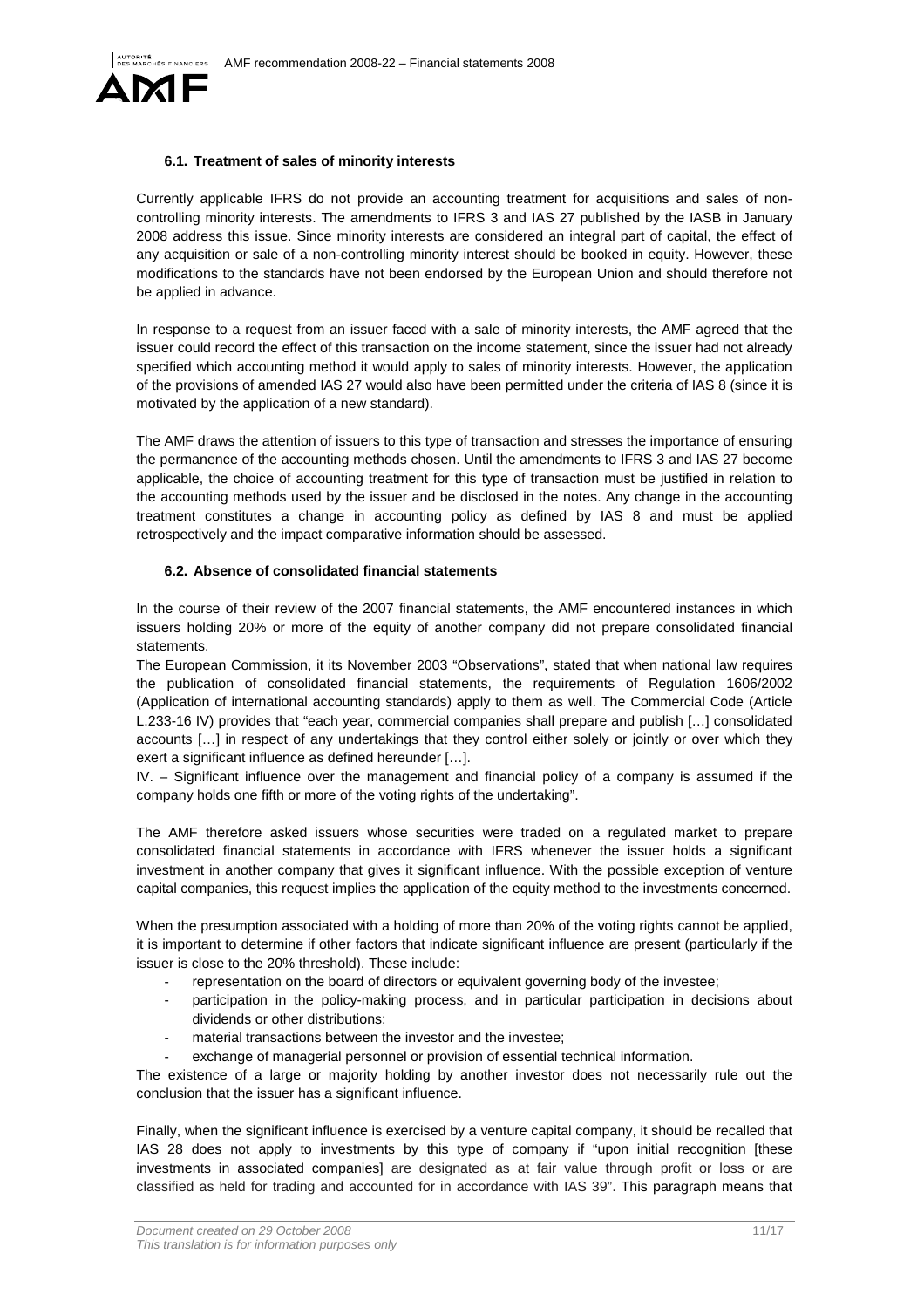

the investments concerned should be accounted for under the equity method, unless the company chooses at the time of initial recognition to record them at fair value, with changes recognised in profit or loss.

# **7. IFRS 5 – Non-current assets held for sale and discontinued operations**

The complexity of IFRS 5 has generated numerous implementation problems.

### **7.1. Loss of significant influence and application of IFRS 5**

Does the loss of significant influence, for example when the percentage of control falls from 21 to 19%, systematically result in the application of IFRS 5? The answer to that question seems to depend on the way in which the entity loses its significant influence:

- case 1: IAS 28 provides that when an issuer commits to the sale of an investment in an associated company, IFRS 5 applies. The investment is no longer valued using the equity method, but rather at the lower of its carrying amount and fair value less costs to sell. The investment is carried on the balance sheet as an "asset available for sale" according to IFRS 5;
- case 2: if, for example, the percentage of the holding is diluted without a sale and significant influence is lost, IAS 28 (paragraphs 18 and 19) specifies that IAS 39 applies, without prejudging the manner in which the loss of influence occurred. Consequently, it seems appropriate to reclassify the book value of the investment in the affiliate on the balance sheet in a financial instrument class in accordance with IAS 39. In the income statement, the investment's share of income is no longer recognised from that date, and changes in value are henceforth recorded on the appropriate line in income or equity, in order to reflect the financial character of the investment. Thus the valuation and disclosure rules of IFRS 5 do not apply.
- 7.2. Booking a loss that exceeds the amount of assets included in the scope of IFRS 5 measurement requirements

Paragraph 4 of IFRS 5 provides that a 'disposal group' can include any asset or liability of the entity, including current assets (and liabilities) such as inventoroes, as well as assets that are excluded from the measurement requirements of IFRS 5, including financial instruments to which IAS 39 applies (in paragraph 5).

Regarding the valuation of disposal groups, Paragraph 19 provides that the assets and liabilities of the group that do not fall within the scope of measurement requirements of IFRS 5 should be valued according to the IFRS that applies to them: this could be the case for inventories, which would be valued or written down according to IAS 2, and financial instruments, which would be valued or written down according to IAS 39. It is only afterwards that the group is valued at the lower of its carrying amount and fair value less costs to sell.

Any write-off that may be recorded is deducted from the book value of the group's non-current assets in the order specified in IAS 36 for cash-generating units (IAS 36.104):

- first, goodwill,
- then, other assets, for the portion of their carrying amount.

### **8. IFRS 8 – Operating segments**

IFRS 8 – Operating segments, adopted by the European Union on 21 November 2007, must be applied for all accounting periods beginning on or after 1 January 2009.

This standard can result in major changes in the way companies disclose their activities. Contrary to IAS 14, the new standard no longer requires information to be disclosed in two dimensions (business segment and geographical segment). It requires that the information disclosed be based on the information used by management to monitor the entity's activities, and allows this information to be generated using the same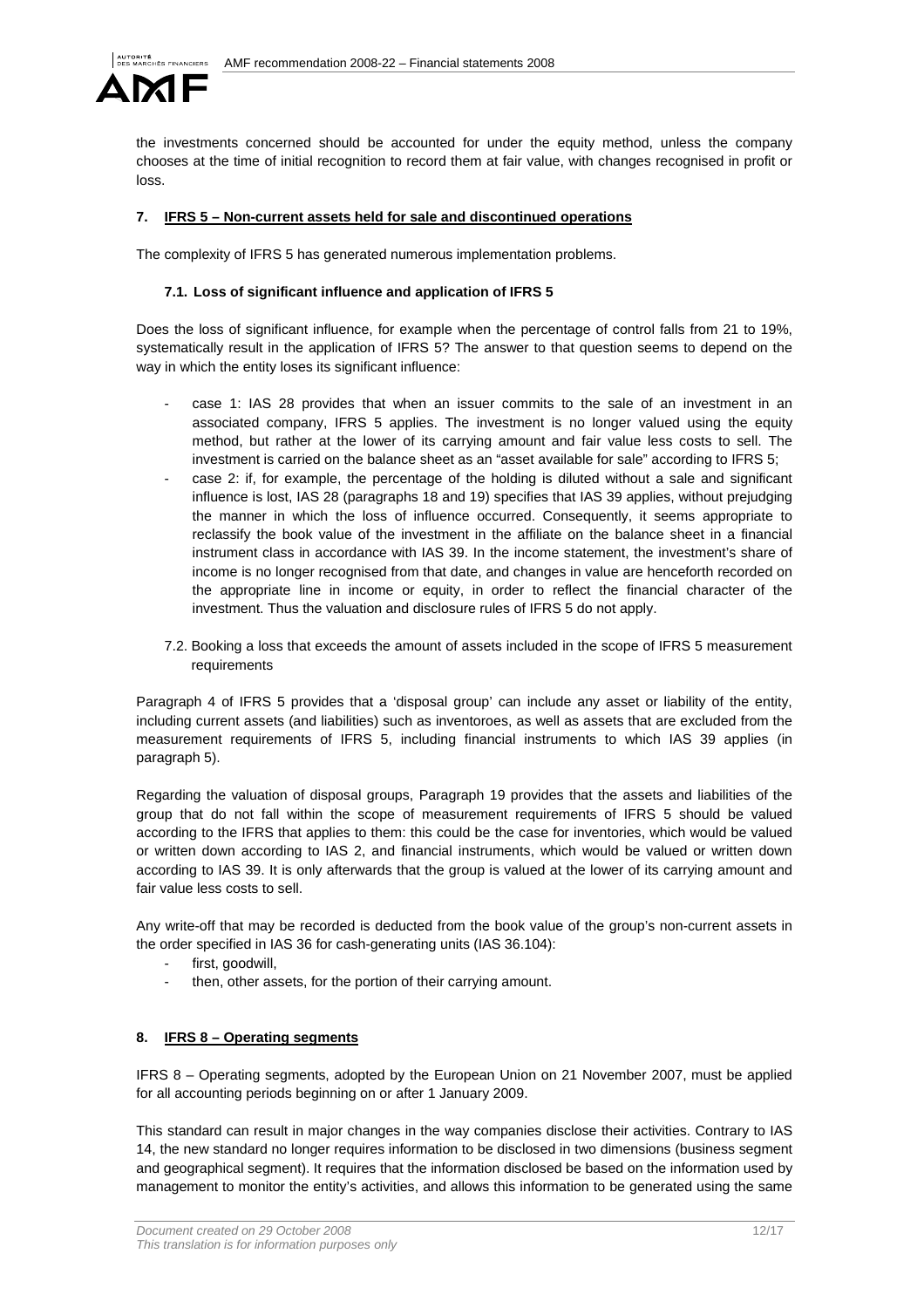

rules and accounting policies and the same presentation as those used in the entity's management reporting systems.

# **8.1. Early application**

Since the standard was adopted by the European Union at the end of 2007, several listed companies chose to apply it to their 31 December 2007 financial statements. Based on this experience, the AMF considers it useful to draw attention to the following points.

### 8.1.1. Definition of segments

Standards IAS 14 and IFRS 8 use different terms and concepts to organise the identification of segments of activity (e.g. reporting segments in one case and operating segments in the other).

IFRS 8 requires companies to indicate in the notes the factors used to define the different segments. It also requires specifying the types of products and services that make up each segment.

In the event of a major change in segments due to the change of standard, it is important to explain the reasons for the change in sufficient detail, identifying the effects of the application of the new standard from the effects of the change in the operating structure so that users can understand the link between the new disclosures and the descriptions of business lines, exposures, and profitability profiles.

In the event of a major change in the presentation of segments with the implementation of IFRS 8, or if the identification of segments provided in the management report does not appear to be consistent with the segment information provided with the financial statements, the AMF is authorised to conduct investigations of the issuers and their external auditors to verify the faithfulness of the disclosures.

# 8.1.2. Scope of segments

The AMF has found that the composition of segments is sometimes modified even though the names and the nature of the segments have not changed. In such cases, it is useful to specify what changes in scope have been made and the reasons for those changes.

# 8.1.3. Accounting principles applied to segments

Another important innovation introduced by this standard is the possibility of segment reporting using indicators that do not comply with IFRS, providing that this method is used for internal reporting.

The AMF notes that regulators have always recommended that the use of so-called 'non-GAAP' indicators in disclosures be subject to certain precautions. Indeed, the COB in its time, and subsequently the AMF, CESR, and IOSCO have all made the same recommendations:

- define these indicators precisely;
- keep the same composition from one accounting period to the next;
- reconcile these indicators to the accounting data that are disclosed.

It is necessary to define the composition of sector performance and to use the same composition from one accounting year to the next. As for the reconciliation to accounting data, IFRS 8 requires only reconciliation to consolidated totals. However, many users would like to have this information, so companies may therefore consider disclosing it voluntarily.

# 8.1.4. Disclosure of changes in accounting method

IAS 8.5 defines accounting policies as the specific principles, bases, conventions, rules, and practices adopted by an entity to draw up and publish its financial statements. In the event of a change in accounting policy (in particular, if the change is required by a standard or an interpretation – see IAS 8.14), the entity must provide certain disclosures required by paragraph 28. These requirements apply whatever the circumstances, unless it is impossible to provide some information, such as the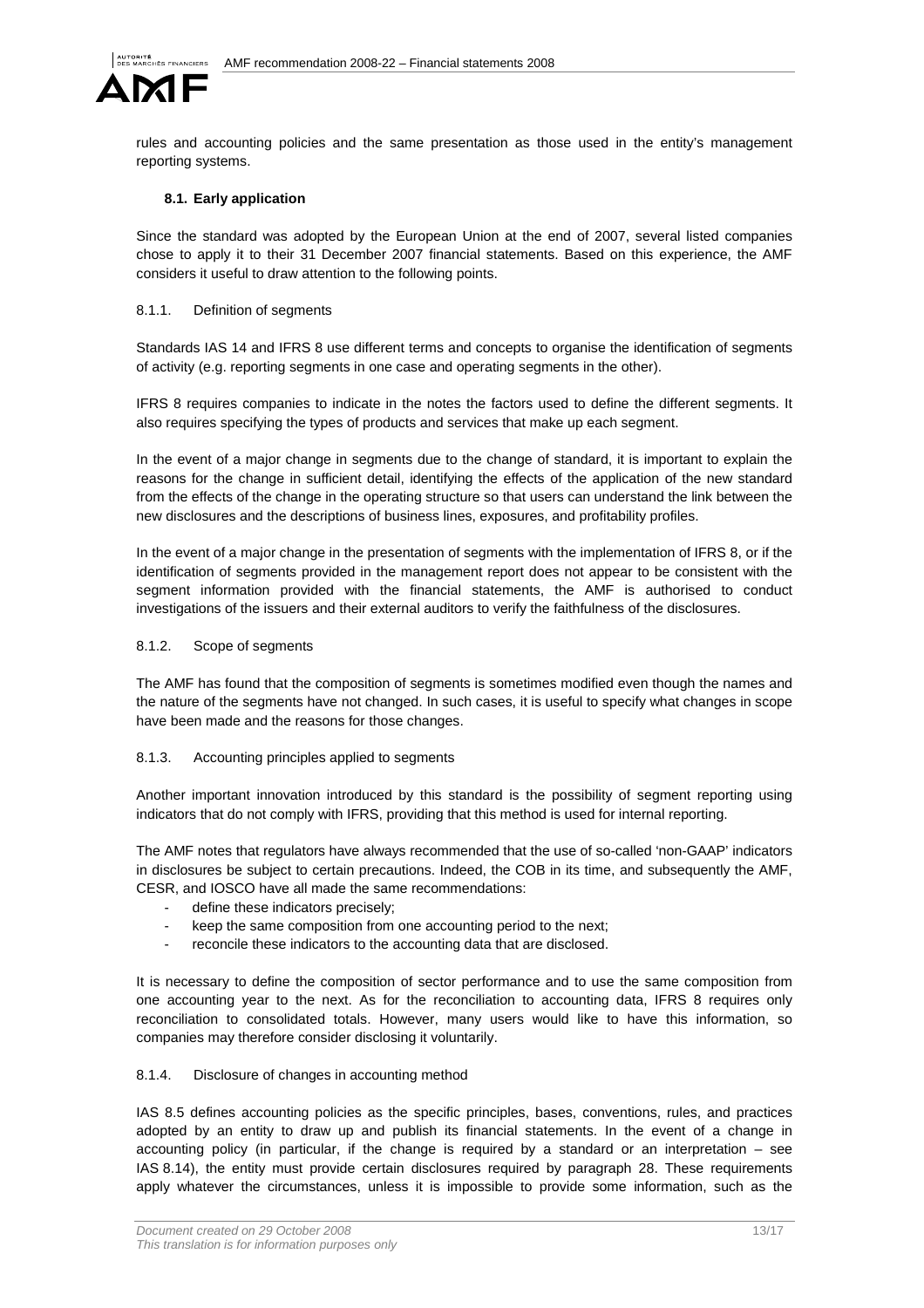

quantitative impact on periods reported as comparative information. Thus the AMF considers that while IFRS 8 applies only to information provided in the notes, entities opting for early application of the standard should specifically disclose any change in accounting method, as required by IAS 8.28(a)-(c).

# **8.2. Delaying application beyond 2008**

If the decision is made not to apply IFRS 8 to 2008 financial statements, then, in accordance with the provisions of IAS 8.30-31, information on the impact of this standard should be provided in the notes, since it has been adopted by the IASB but is not yet effective. This information should include:

- the anticipated date for implementation of the standard
- the impact that can be expected on financial disclosures
- an indication of possible additional write-downs of goodwill due to changes in allocation to groups of CGUs.

### **9. New standards and interpretations**

### **9.1. Application of standards and interpretations in the European Union**

In order to be applicable, the standards and interpretations of the IASB must first be endorsed by the European Union. A delay in adoption by the EU can result, in some cases, in an inconsistency between the accounting framework published by the IASB and the EU framework.

The AMF reminds readers that:

- a standard that has not yet been endorsed by the EU may be applied in advance if it does not conflict with the standards that have already been endorsed by the EU. An interpretation may also be applied before it has been endorsed by the EU. In both cases, the specific transition provisions do not apply, and the new issuance should be applied retrospectively as provided by IAS 8;
- the AMF has adopted the recommendation of IOSCO, published by IOSCO on 6 February 2008, calling on issuers who apply an accounting framework that is close but not identical to IFRS, to mention this fact in the notes and to explain the differences between the two frameworks.

The AMF also reminds readers that, in accordance with the position taken by the Accounting Regulatory Committee in November 2005, it is possible to take into account, starting on the balance sheet date, standards and interpretations endorsed before the financial statements are signed.

Finally, when a standard or interpretation has been issued by the IASB but application is not yet mandatory, information on the anticipated impact of the standard should be disclosed in the notes, in accordance with IAS 8.30-31.

### **9.2. Annual amendments**

On 22 May 2008, the IASB published 35 amendments affecting 20 standards. Most of these amendments become mandatory for accounting periods starting on or after 1 January 2009. Mandatory application of the amendments to IFRS 5 is delayed; they apply to accounting periods starting on or after 1 July 2009.

At present, the EU is not expected to endorse these amendments before the third quarter of 2009. Nevertheless, in accordance with the provisions described above, individual amendments may be applied in advance if they do not conflict with the standards currently in force in the EU.

However, the following amendments may not be applied to 2008 financial statements because they are not compatible with the current provisions of EU-endorsed standards:

- IAS 23 Borrowing costs Components of borrowing costs
- IAS 40 Investment property Accounting treatment of investment property under construction.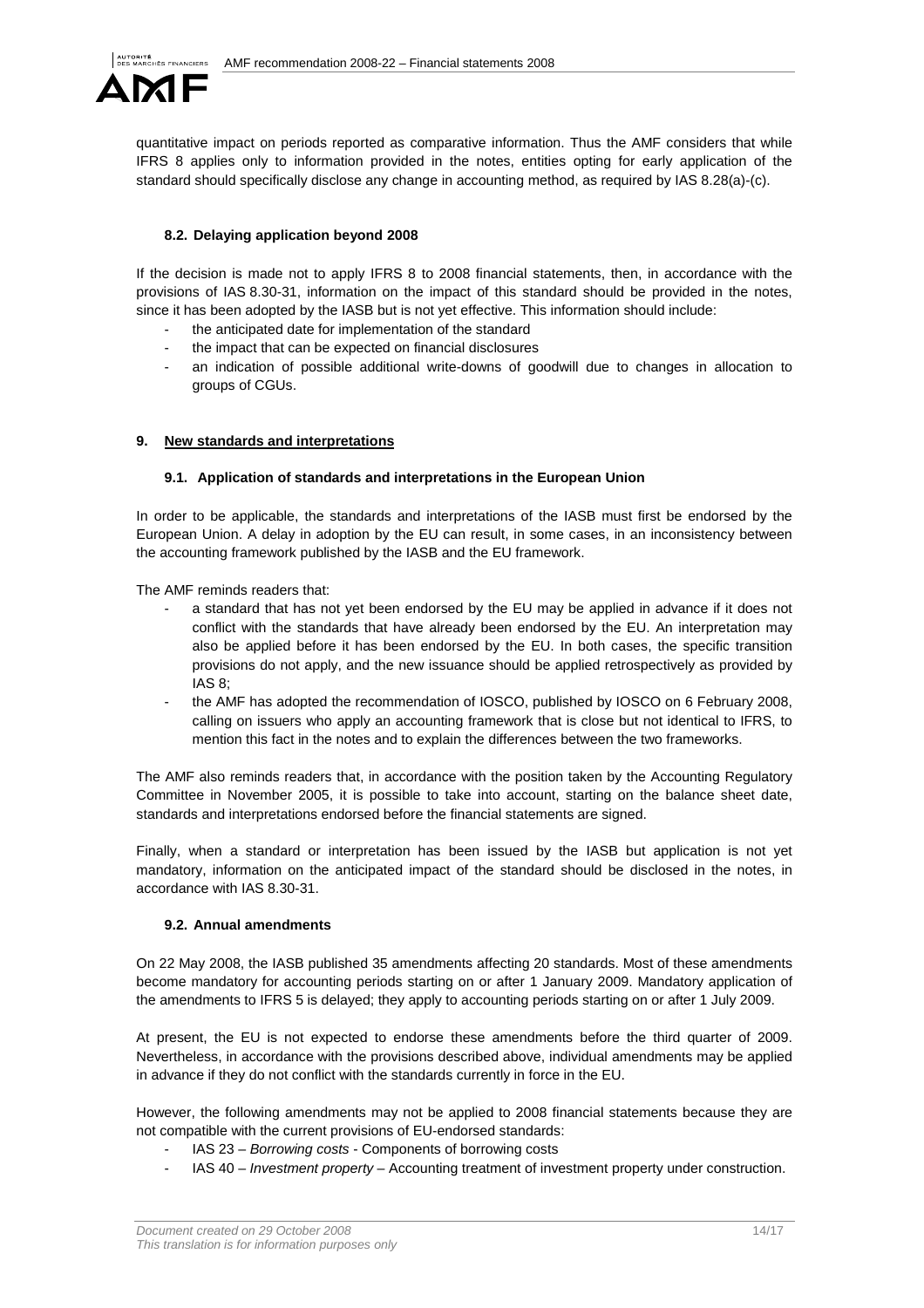

# **9.3. IFRIC 11: IFRS 2 – Group and treasury share transactions**

This interpretation was endorsed by the EU on 1 June 2007 (Regulation (EC) No 611/2007). Application is mandatory for accounting periods starting on or after 1 March 2008. Companies whose accounting periods start on 1 January or 1 February may, under this rule, choose not to apply IFRIC 11 to their 2008 financial statements. Thus this rule creates an inconsistency between the accounting framework published by the IASB and that endorsed by the EU.

From the point of view of the AMF, it would be helpful if, as far as possible, issuers could adopt the same application date: in most cases, 1 January 2008. This would avoid inconsistencies with IASB standards.

Some issuers may not wish to apply IFRIC 11 to their accounting period that starts on 1 January 2008. Because this would create inconsistency with IASB standards, the AMF reminds the issuers concerned that it has adopted the IOSCO recommendation on 6 February 2008, calling on issuers who apply an accounting framework that is close but not identical to IFRS to mention this fact in the notes and to explain the differences between the two frameworks. Moreover, IAS 8.30 requires the disclosure of information on the impact of the application of the future standards on the next financial statements.

### **9.4. IFRIC 12 – Service concession arrangements**

This interpretation, issued by the IASB in November 2006, received positive endorsement advice from the EFRAG in March 2007. However, it has not yet been voted on by the members of the ARC and thus has not yet been endorsed by the EU.

The IASB set the application date for this interpretation at 1 January 2008. Since the EU has not endorsed the interpretation, this creates a new inconsistency between the IFRS accounting framework and EUendorsed standards. In practice, however, the application of this interpretation can be compatible with the standards that have already been endorsed by the EU. Thus the interpretation may be applied even before it has been adopted by the EU, with the exception of the provisions relating to first-time application, which waive the requirement under IAS 8 to make retrospective adjustments in the event of a change in accounting method.

#### **9.5. IFRIC 13 – Consumer loyalty programmes**

Award credits granted to customers under a customer loyalty programme are considered as a separate component of a sale consisting of multiple components. Consequently, a portion of the initial sale price should be allocated to such credits and should not be recognised as income until later, when the customer uses the award.

Application of this interpretation is mandatory for accounting periods beginning on or after 1 July 2008. The interpretation received positive endorsement advice from the EFRAG (in May 2008) and the ARC (in July 2008), and should be endorsed by the EU before the end of the year. Early application to 2008 financial statements is possible since the interpretation does not conflict with the standards that have already been endorsed by the EU.

### **9.6. IFRIC 14 – The limit on a defined benefit asset, minimum funding requirements, and their interaction**

This interpretation deals with the determination of the economic benefits resulting from overfunding of an employee benefit plan and from minimum funding requirements. It provides details on the methods for determining whether a surplus resulting from refunds or reductions in future contributions can or cannot give rise to the recognition of an available asset.

It also specifies the effect of statutory or contractual minimum funding requirements on the valuation of the asset or liability for post-employment or other long-term benefits. In particular, it requires that a liability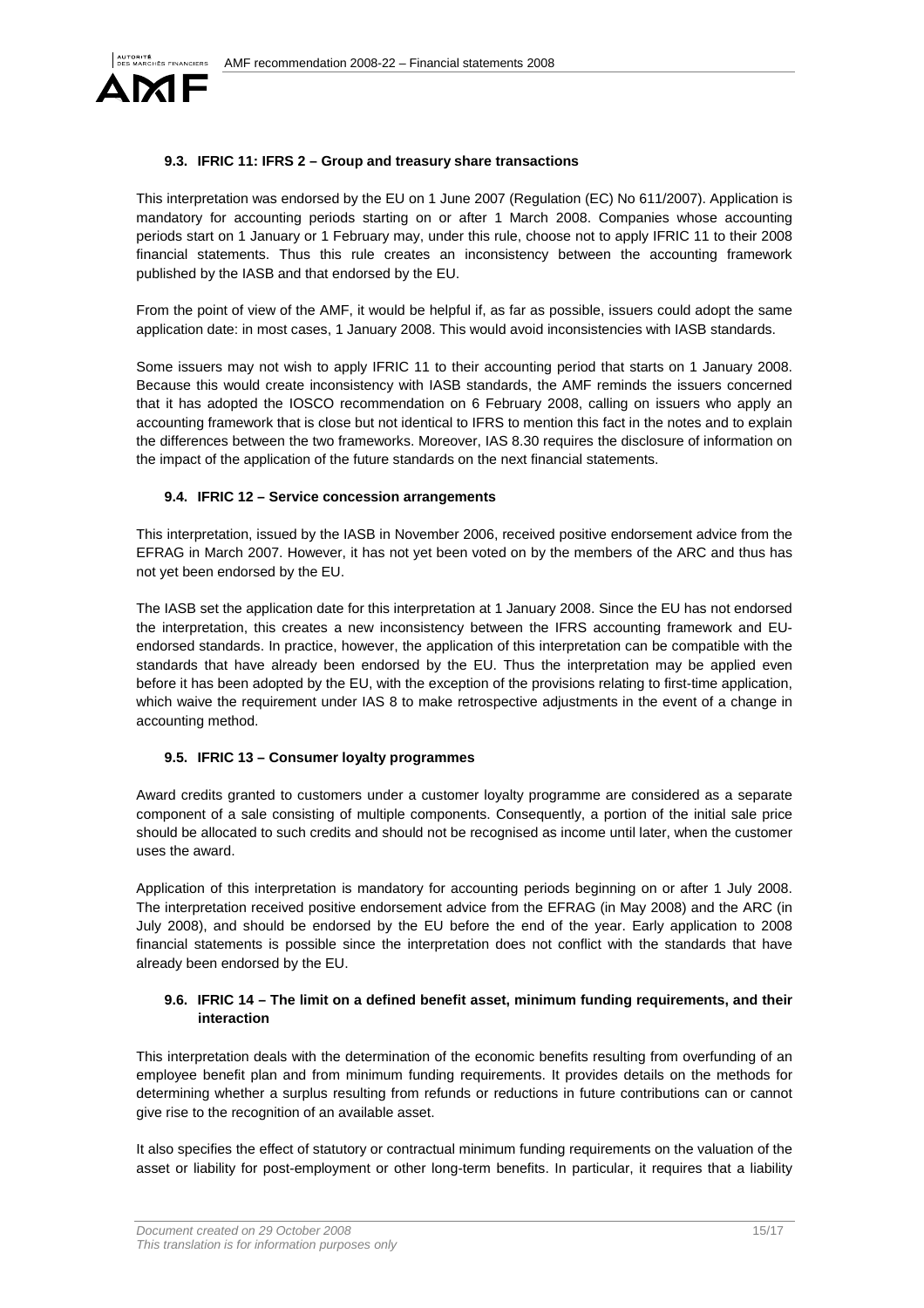

must be recognised if the employer is required to pay contributions to cover a funding shortfall for past service on the minimum funding basis, if those contributions are not available to the employer.

Application of this interpretation is mandatory for accounting periods beginning on or after 1 January 2008. The interpretation received positive endorsement advice from the EFRAG (in April 2008) and the ARC (in July 2008), and should be endorsed by the EU before the end of the year. It should therefore apply to 2008 financial statements.

#### **9.7. IFRIC 15 – Agreements for the construction of real estate**

Interpretation IFRIC 15 deals with the accounting treatment of revenue from construction contracts (in particular, for real estate developments). It was approved by the IASB in June 2008 and applies to accounting period beginning on or after 1 January 2009 (retroactive application). Early application to 2008 financial statements is permitted.

This interpretation stems from the doubts expressed by a number of users as to whether IAS 11, which deals with long-term contracts, should apply to real estate development contracts. Indeed, although this type of contract involves performance over more than one accounting year, the acquirer generally purchases the property before construction is completed and has only a very limited ability to modify the specifications of the property. The IFRIC confirmed that, when this decision-making power is limited, IAS 11 does not apply and revenues should be recorded at completion. However, the IFRIC recognised that specific requirements of local law or the contract can result in a gradual transfer of the risks and benefits associated with ownership of the property, and that consequently the application of IAS 18 can result in the recognition of revenues by the developer or construction company on a percentage-of-completion basis as construction progresses. For issuers who do construction business in France, it would appear that the so-called VEFA pre-sale contract, which calls for a phased transfer of the risks and benefits associated with ownership of the property, falls within the class described above, where application of IAS 18 is likely to result in the recognition of revenue as construction progresses.

It should also be noted that the scope of IFRIC15 is voluntarily limited to real estate construction contracts (IFRIC 15.4-5). The basis for conclusions (BC5 and BC6) confirms this restrictive view: the IFRIC did not wish to enlarge the interpretation's scope of application.

However, as the Basis for Conclusion also indicates (particularly BC6), the principles established by IFRIC 15 may be taken into consideration by issuers in the treatment of contracts that share the characteristics of real estate construction contracts. BC6 raises this possibility explicitly, drawing a link with IAS 8.

The reasoning given in the interpretation is interesting: the analysis of the contract is conducted in four steps:

- identify the various separate components of the contract and, for each component, analyse the following questions:
- does the component satisfy the definition of construction contract as defined by IAS 11?
- or is it only a provision of services?
- or, finally, is it a sale of goods? in this case, the question is the date on which the risks and benefits associated with ownership of the property are transferred:
	- o is the transfer gradual, as construction of the property proceeds?
	- o or does the transfer occur on a specific date (for example, the date of completion or delivery)? Only in this last case are revenues recognised at completion.

#### **10. European proposal regarding exemption from consolidation**

The application of Regulation (EC) 1606/2002, which requires companies traded on a regulated market to apply IFRS, has been subject to numerous discussions regarding its relationship to the  $7<sup>th</sup>$  Directive (83/349/EEC) on consolidated accounts. These discussions have focused on the consequences of Article 13 of the  $7<sup>th</sup>$  Directive, which provides that a subsidiary or group of subsidiaries need not be included in